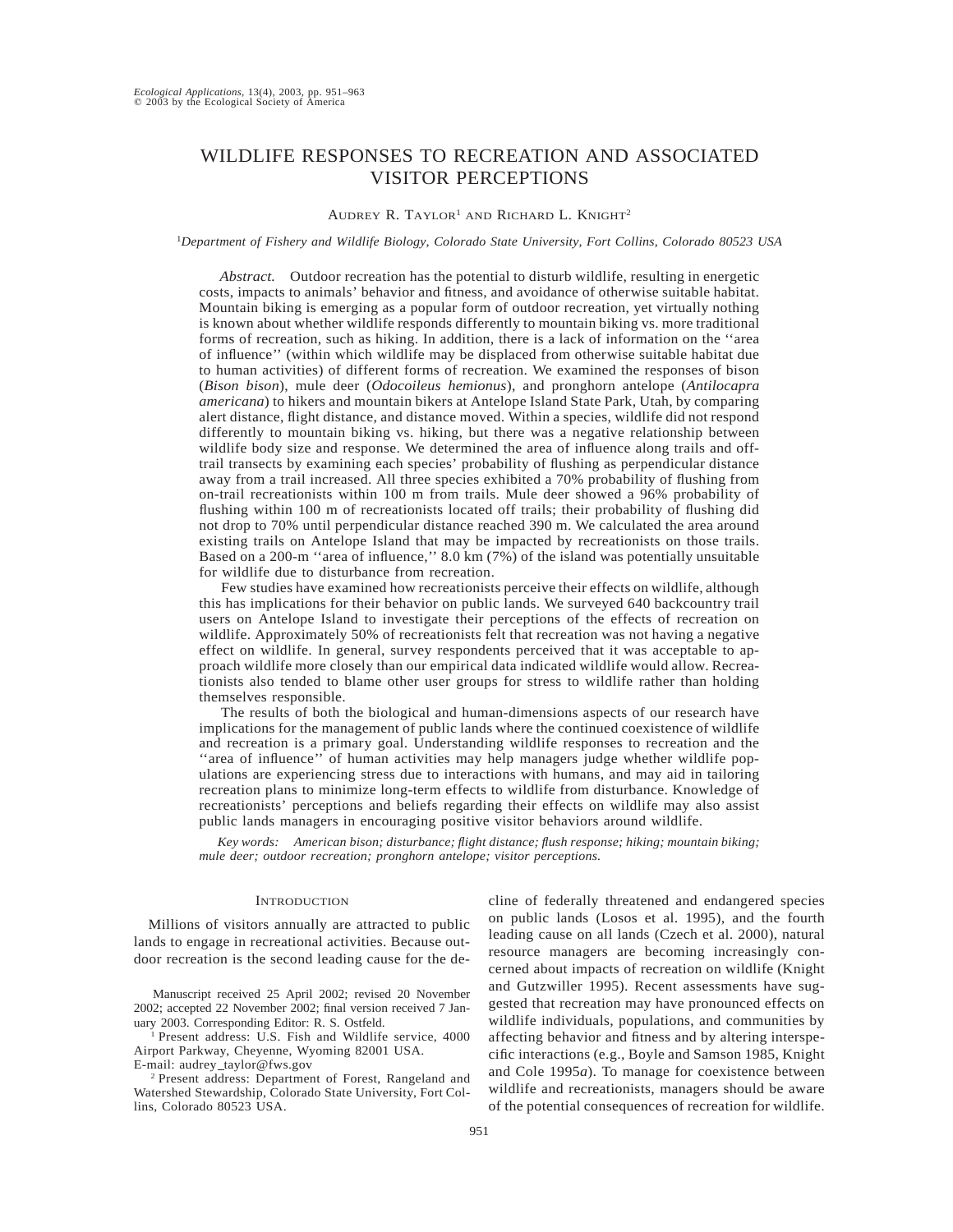In addition, because natural resource managers must contend simultaneously with both ecological and social issues, integration of corresponding biological and social data on recreational impacts is necessary for informed decision making (Manfredo et al. 1995). Recreationists' perceptions regarding their effects on wildlife may influence their behavior on public lands. Knowledge of these perceptions can help managers encourage positive behaviors and increase visitor compliance with regulations (Purdy et al. 1987, Klein 1993).

Hiking and mountain biking are rapidly increasing in popularity as forms of outdoor recreation. Mountain biking in particular is one of the fastest-growing outdoor activities, with 43.3 million persons participating at least once in 2000 (USDA Forest Service and National Oceanic and Atmospheric Administration 2000). While researchers have examined the responses of wildlife to pedestrians, there is a lack of information on the responses of wildlife to mountain bikers. Despite this lack of knowledge, mountain biking is banned in all federal wilderness areas and on many other public lands, in part because it is assumed to be more disturbing for wildlife than hiking. Currently, it is not known whether wildlife respond differently to these activities.

Disturbance from recreation may have both immediate and long-term effects on wildlife. The immediate response of many animals to disturbance is a change in behavior, such as cessation of foraging, fleeing, or altering reproductive behavior (Knight and Cole 1991). Over time, energetic losses from flight, decreased foraging time, or increased stress levels come at the cost of energy resources needed for individuals' survival, growth, and reproduction (Geist 1978). In addition, the presence of humans in wildlife habitat may result in animals avoiding parts of their normal range (Hamr 1988, Gander and Ingold 1997). This loss of otherwise suitable habitat may be sufficient to reduce the carrying capacity of some public lands for wildlife (Light and Weaver 1973). The energetic cost for wildlife of responding to disturbance from recreation can also affect the carrying capacity of wildlife habitat (Stalmaster 1983). In some cases, wildlife may habituate to predictable disturbance from recreation, but in other cases they may not: mountain sheep (*Ovis canadensis*) and white-tailed deer (*Odocoileus hemionus*) did not habituate to pedestrians and snowmobiles, respectively (MacArthur et al. 1982, Moen et al. 1982).

The immediate behavioral responses of wildlife to recreation (e.g., flush response, alert and flight distances, distance moved) have conventionally been used to compare the degree of disturbance presented by different activities. The ''area of influence'' (Miller et al. 2001) may also be indicative of the relative impacts of recreational activities. Area of influence is defined as the area that parallels a trail or line of human movement within which wildlife will flush from a particular activity with a certain probability (Miller et al. 2001). Because most recreationists (except wildlife watchers and photographers) do not go out of their way to approach wildlife, the ''area of influence'' may provide a more meaningful estimate of disturbance than flight distances measured as a human directly approaches an animal. Wildlife avoidance of otherwise suitable habitat, therefore, can be assessed by the ''area of influence'' concept through examination of the probability of wildlife flushing within a certain distance of a trail.

The impetus for our research was the dearth of empirical studies that had examined wildlife responses to mountain biking, the lack of data regarding the area of influence of recreational activities, and the need for integration of ecological and social data on recreational impacts to wildlife. Our specific objectives were to (1) compare the behavioral responses of wildlife to hiking and mountain biking, (2) identify factors influencing wildlife response, (3) assess the area of influence around each activity, and (4) compare recreationists' perceptions of their effects on wildlife with corresponding empirical data. From our research, we suggest management and education implications for public lands where coexistence of wildlife and recreation is a primary goal.

#### STUDY AREA

Antelope Island is a 104-km2 (11 330-ha) island located in the southeast corner of the Great Salt Lake  $(40°59' N, 112°12' W)$  and accessed by a causeway from Syracuse, Utah. A north–south ridge of mountains forms the backbone of the island and provides 600 m of relief from lake level to high point. The only sources of fresh water on the island are springs that emerge from the Lake Bonneville terrace level. Exotic annual grasses, primarily cheatgrass (*Bromus tectorum*) and threeawn (*Aristida* spp.), dominate the lower elevations of the island, the result of an altered fire regime and historic overgrazing by livestock (Wolfe et al. 1999). Some higher slopes exhibit a grassland–sagebrush (*Artemisia tridentata*) community, with small stands of juniper (*Juniperus osteosperma*) and bigtooth maple (*Acer grandidentatum*) occurring only in protected canyons (Wolfe et al. 1999). Portions of the eastern side of the island have been reseeded with perennial grasses or a grass–legume mixture (Wolfe et al. 1999). Between 1952 and 1972, maximum summer and minimum winter temperatures averaged  $32.7^{\circ}$ C and  $-6.2^{\circ}$ C, respectively (Wolfe et al. 1999).

Approximately 650 American bison (*Bison bison*), 50 pronghorn antelope (*Antilocapra americana*), 225 mule deer, and 90 bighorn sheep inhabit Antelope Island (J. Sullivan, *personal communication*). The bison herd is managed to remain at 550–700 individuals (winter herd size) by an annual roundup and sale. The mule deer population naturally fluctuates. The pronghorn and bighorn populations were reintroduced to the island in 1993 and 1997, respectively, and continue to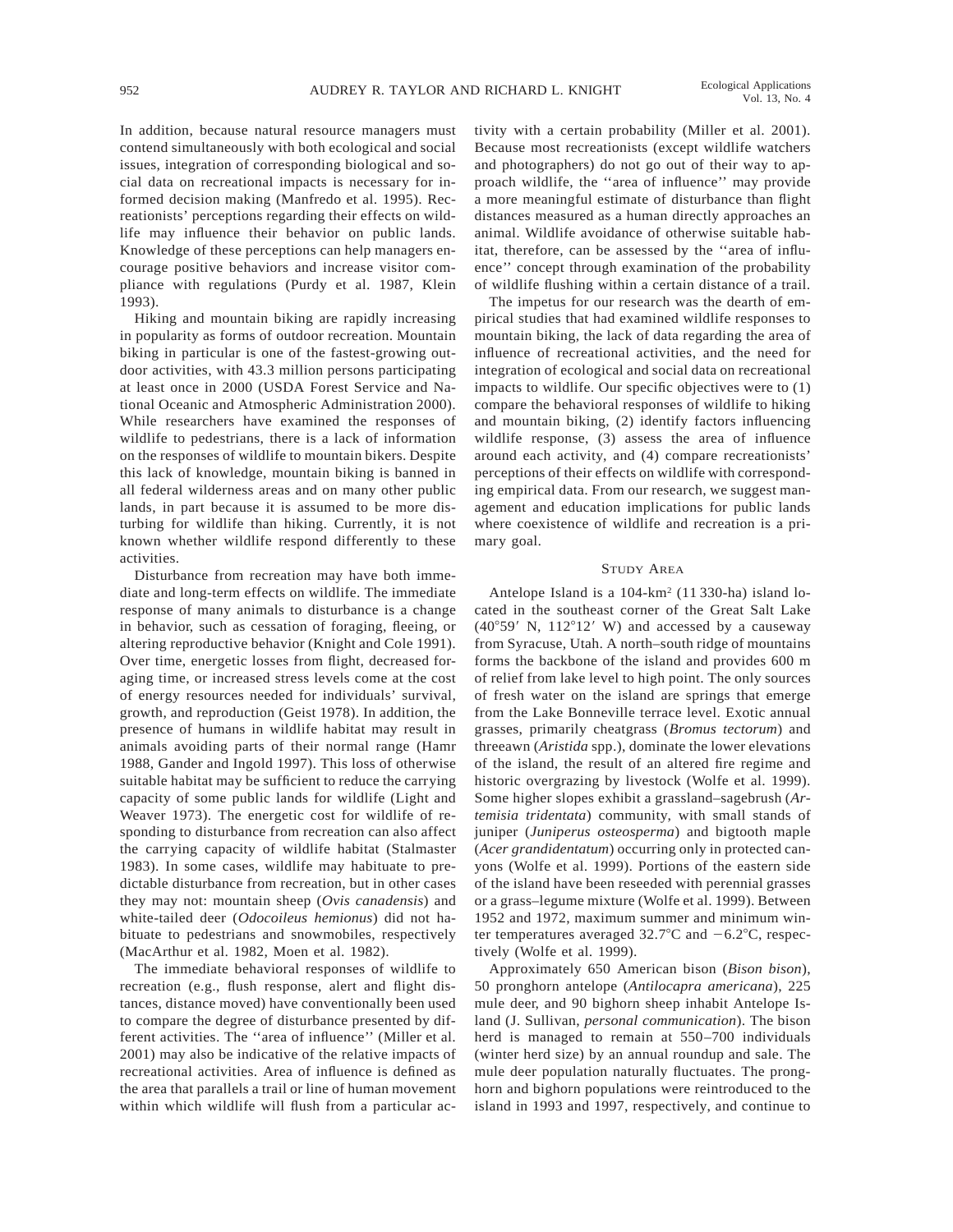increase in size. Hunting is not currently allowed on Antelope Island.

Currently, the park attracts about 400 000 visitors annually (J. Sullivan, *personal communication*). Recreation occurs year-round, but is concentrated in the spring and early summer and temporally overlaps with the peak fawning/calving season for the island's large ungulates. A 40-km network of backcountry trails, located on the northern half of the island, is used exclusively by hikers, mountain bikers, and horseback riders. The southern half of the island is not accessible to the public except on rare occasions and by the discretion of the park management. Currently, there is interest in expanding the trail system and allowing visitors into the southern portion of the island.

# **METHODS**

## *Behavioral responses to recreation*

We examined the behavioral responses of bison, pronghorn antelope, and mule deer to hiking and mountain biking on Antelope Island from May through August 2000 and April through June 2001. Bighorn sheep were not studied after initial observations indicated that recreationists rarely encountered sheep near trails. Horseback trials were unsuccessful given the limitations of the study area and design. Trials involving all three species of wildlife were performed along designated recreation trails. Trials with mule deer only were also conducted along a randomly chosen, off-trail line of movement to assess the response of mule deer to persons hiking or biking off designated trails. Experimental hiking and biking trials were performed by two people; an assistant acted as the recreationist while a researcher (A. R. Taylor) collected data as a hidden observer. The recreationist moved at a typical pace for each activity, did not stop to look at the animals, and avoided talking during the trial. Necessary communication between observer and recreationist was conducted via handheld radios. We recorded the following responses when an animal or group of animals were observed within 500 m of the trail: (1) alert distance (the distance between the recreationist and the animals when they first became visibly alert to the recreationist), (2) flush response (whether or not the animals took flight in response to the recreationist's presence), (3) flight distance (the distance between the recreationist and the animals when they took flight from the recreationist), (4) distance moved (the distance traveled by the animals from their initial position until they stopped fleeing), and (5) perpendicular distance (the shortest straight-line distance between the trail and the initial position of the animals; Fig. 1). All distances were measured to the nearest meter with a Bushnell Yardage Pro 800 Compact laser rangefinder (Bushnell, Overland Park, Kansas, USA). We tracked animals that continued fleeing out of sight to estimate distance moved. For groups of animals, distances were measured to the first animal that exhibited a particular response. Animals were not approached directly and the recreationist did not leave the trail during a trial, thus her activity was performed tangentially to animals. Visual landscape cues were used to mark initial animal locations. Beanbags were dropped on the trail to mark wildlife responses during a trial so that distances could be measured after the trial was completed. This ensured that the recreationist's activity during a trial appeared continuous to the animals being sampled.

Trials were conducted from 0600 to 1200 and 1700 to 2100 daily to avoid stressing animals during the hottest part of the day, and to coincide with periods of higher animal activity. Starting locations for hiking and biking were randomly chosen to avoid traveling the trails in the same pattern each day. Because wildlife on Antelope Island are not marked, we could not avoid sampling individuals multiple times nor could we quantify the frequency of repeat sampling. Experimental trials were not performed on a section of trail more than once per day to reduce the chances of resampling the same individuals within a short period of time.

## *Disturbance context*

Wildlife responses to recreationists are likely influenced by a suite of variables that may change with each situation (Steidl and Anthony 1996). An animal may choose to flush from a recreationist based on the size of the group with which it is foraging, or depending on its age or sex (Knight and Cole 1995*b*). We follow Steidl and Anthony's example in terming these variables the ''disturbance context.'' We examined the influence of 13 different variables on the behavioral responses of bison, pronghorn, and mule deer (Table 1). The effects of these covariates on wildlife response were considered simultaneously in our analyses.

## *Visitor perceptions*

To quantify recreationists' perceptions of their impacts on wildlife, we conducted an on-site survey during April through June 2001. Visitors were asked how close they felt was acceptable for recreationists to approach wildlife (corresponding to wildlife flight distance), how far they thought animals moved if they fled from recreationists (corresponding to distance moved), to what degree they believed wildlife were being affected by recreation, and which recreational user group they felt was most responsible for causing stress to wildlife. Visitors were also asked what management actions they would support on Antelope Island. We surveyed visitors from each of the island's three user groups (hikers, mountain bikers, and horseback riders), and did not survey individuals more than once.

#### *Statistical analyses*

The information-theoretic model selection approach synthesized by Burnham and Anderson (1998) was used to analyze the wildlife response data. To determine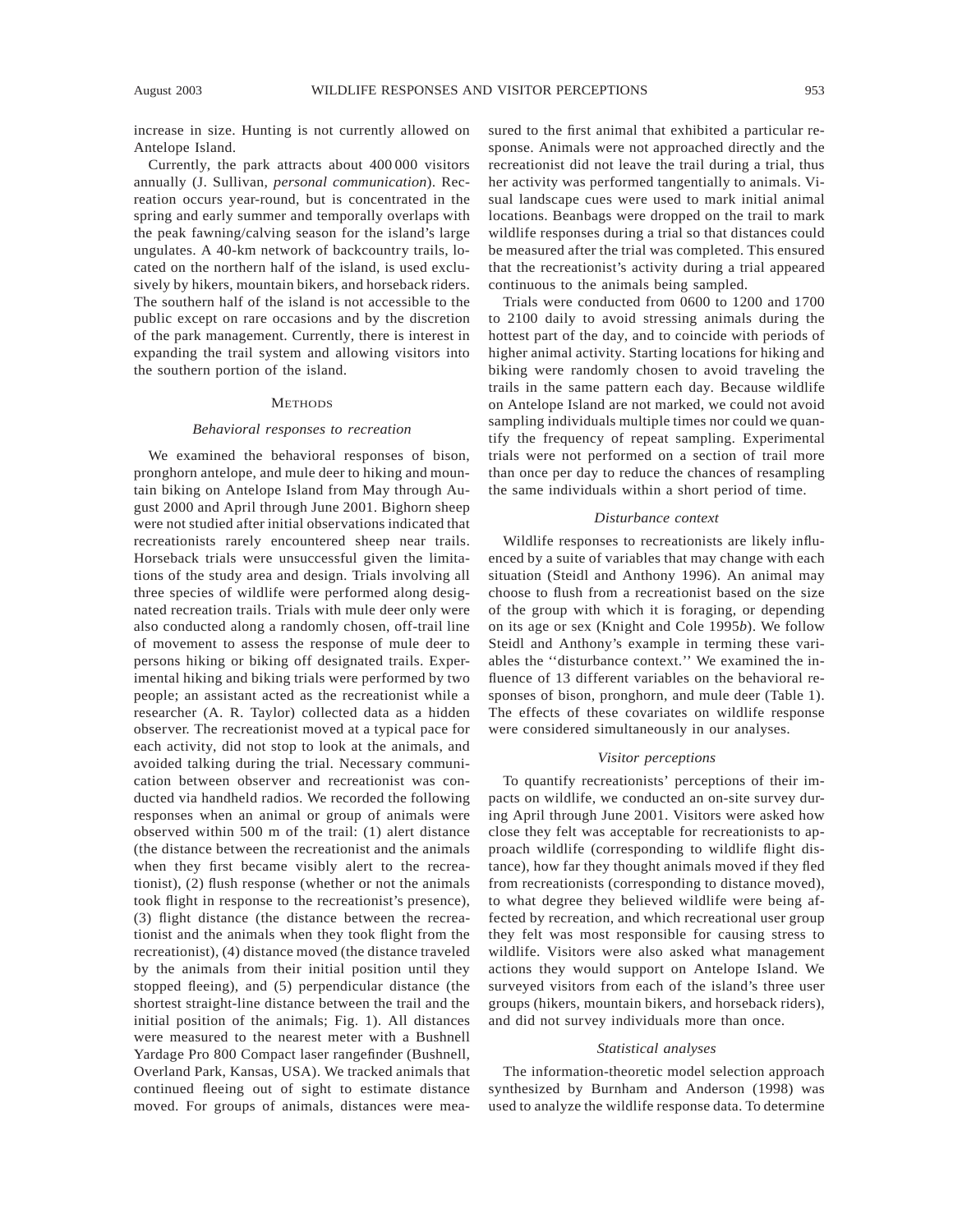

FIG. 1. Representation of response distances: A, alert distance; B, flight distance; C, perpendicular distance; D, distance moved. Markers on the trail represent beanbags dropped to mark response distance locations along trail. The observer remained hidden behind a rock, shrub, or topography during the trial. The mountain biker figure at the lower end of the trail represents the position of the recreationist after the trial has been completed.

the difference in wildlife response to hiking vs. mountain biking, a candidate set of 15 a priori multiple linear regression models was developed for each species/response distance combination (e.g., bison alert distance or mule deer flight distance; Appendix 1). These models included parameters for trial type (hiking or biking), trail position (on- or off-trail, mule deer only) and the variables comprising disturbance context (Table 1). Proc REG (SAS Institute 2001) was used to determine Akaike's Information Criterion (AIC) for each a priori model. The AIC values for each model were used to calculate  $AIC_c$  (a small-sample correction to  $AIC$ ),  $\Delta AIC_c$  (the difference between the model with the lowest AIC<sub>c</sub> and each subsequent model), model likelihood, and the Akaike weight (an indicator of the relative support for that model exhibited by the data; Appendix 1). The parameter estimates from each candidate set of models were model-averaged to arrive at a prediction of the mean distance of interest for each species/distance combination. The same set of models was used to determine wildlife responses to both hiking

and biking. Therefore, the predicted mean distances for each activity differ only in the value of the trial type variable, the values of all other variables being held constant across the model set. To estimate modelselection uncertainty, the variance estimates of each model in the candidate set were model-averaged using the delta method (Seber 1982:7–9). The model-averaged estimates of precision (standard errors) are therefore unconditional on any one model but are conditional on the a priori set of models and on the data collected during this study. The response distances were  $log_e$  transformed to correct for non-normality.

To examine the relative importance of the factors influencing wildlife response (the disturbance context), Proc IML (SAS Institute 2001) was used to sum the Akaike weights for each variable over the subset of models that included that variable (Burnham and Anderson 1998:140–141). This procedure allowed us to quantify the weight of evidence for the importance of each variable, and avoids the fallacy of regarding as unimportant variables that are not included in the best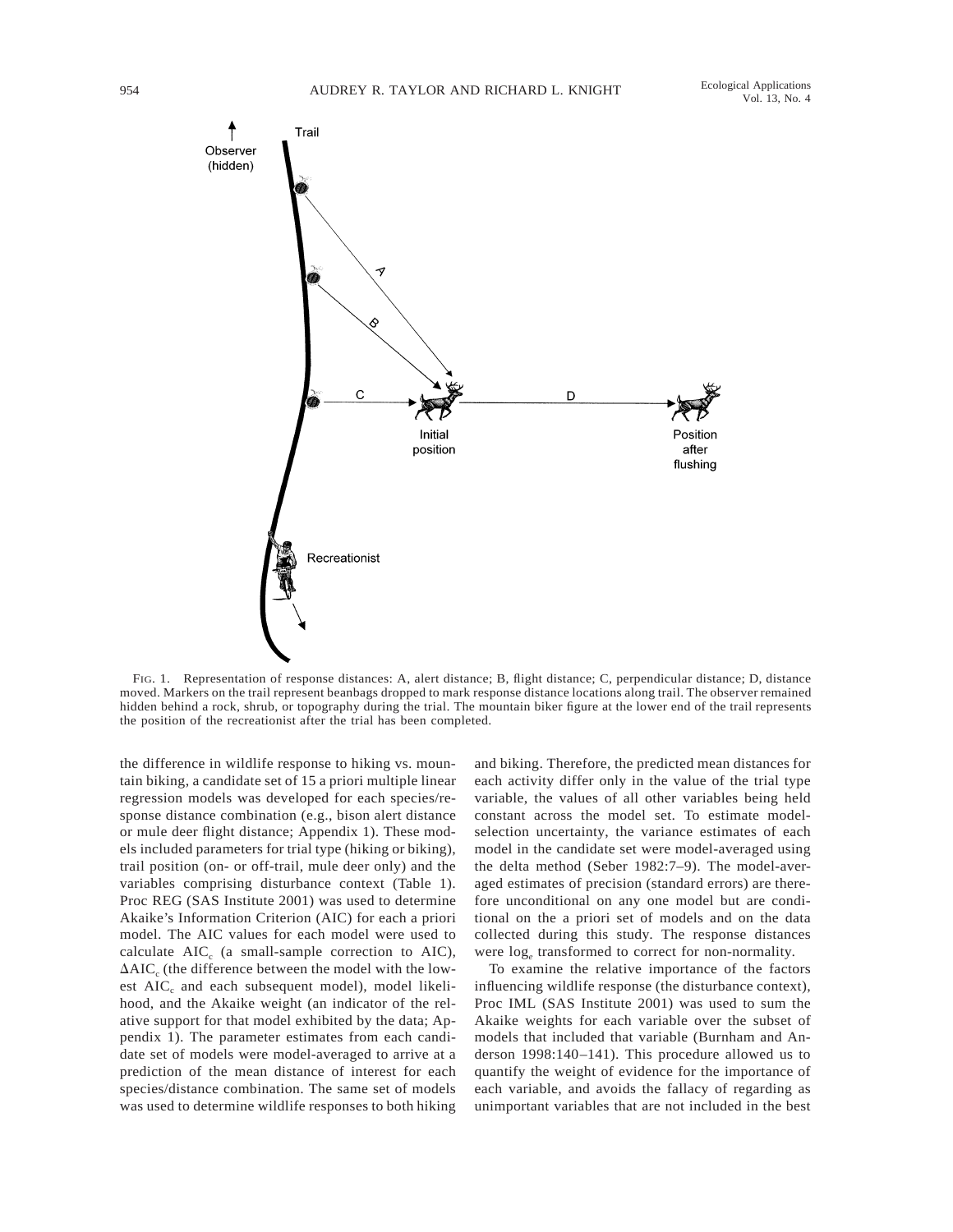TABLE 1. Variables measured to examine influence of disturbance context on wildlife behavioral responses on Antelope Island, Utah, 2000–2001.

| Variable name                    | Definition                                                                                                                                              | Type        | <b>Species</b> |
|----------------------------------|---------------------------------------------------------------------------------------------------------------------------------------------------------|-------------|----------------|
| Trail type                       | hiking or biking                                                                                                                                        | categorical | B, MD, PH      |
| Trail position                   | on or off designated trail                                                                                                                              | categorical | MD             |
| Encounter distance               | distance at which recreationist became visible to<br>animals                                                                                            | continuous  | B, MD, PH      |
| Perpendicular distance           | shortest distance between animals' initial position<br>and trail                                                                                        | continuous  | B, MD, PH      |
| Encounter $\times$ perpendicular | interaction between encounter and perpendicular<br>distances                                                                                            | continuous  | B, MD, PH      |
| Time of day                      | morning or evening                                                                                                                                      | categorical | B, MD, PH      |
| Location                         | north or south end of island                                                                                                                            | categorical | B, MD, PH      |
| Time of day $\times$ location    | interaction between time of day and side of island                                                                                                      | categorical | B, MD, PH      |
| Total group size                 | size of wildlife group including all sexes and ages                                                                                                     | continuous  | B, MD, PH      |
| Adult males                      | number of adult males in group                                                                                                                          | continuous  | B, MD, PH      |
| Adult females                    | number of adult females in group                                                                                                                        | continuous  | MD, PH         |
| Subadults                        | number of animals older than calves but younger than<br>adults                                                                                          | continuous  | B.             |
| Young of year                    | number of individuals $\leq 1$ year old                                                                                                                 | continuous  | B, MD, PH      |
| Recreationist position           | position of the recreationist relative to the animals dur-<br>ing a trial: downhill, level, or uphill from the group                                    | categorical | MD, PH         |
| Cover                            | amount of cover around animals' initial position: none,<br>some, or total cover (refers to how well vegetation<br>blocked researchers' view of animals) | categorical | MD             |

*Note:* Species codes: B, bison; MD, mule deer; and PH, pronghorn.

model from the model selection procedure (Anderson et al. 2001).

Logistic regression was used to determine the area of influence around persons on trails. A candidate set of nine a priori models was developed using perpendicular distance and the disturbance context variables to predict flush response (Appendix 2). The same nine candidate models were used for each species (bison, mule deer, and pronghorn). Program MARK (White and Burnham 1999) was used to select the best model from the candidate set based on each model's  $AIC_c$  value. The parameter estimates from the best logistic regression model were used to calculate the mean probability of animals flushing as perpendicular distance increased.

Visitor responses to survey questions were analyzed using SPSS v.10.1 (SPSS 2000). Frequencies, crosstabs procedures, and ANOVA were used to compare visitor perceptions to research data and to examine perceptions across the three user groups on the island.

## RESULTS

# *Wildlife responses to hiking and mountain biking*

We performed 98 trials to bison, 88 trials to pronghorn, 110 on-trail trials to mule deer, and 60 off-trail trials to mule deer. Hiking and mountain biking trials were evenly distributed among total trial numbers. Trials in which one or more measurements were not obtained were deleted from our analyses. Linear regression models indicated that there was little difference in alert distance, flight distance, or distance moved between hiking and biking for all three species, with the exception of mule deer flight distance (Fig. 2). Although statistical significance is not assessed with the information-theoretic approach, the large degree of overlap between the 95% confidence intervals for hiking and biking is indicative of a lack of biological difference between wildlife responses to these activities (Table 2; see Schenker and Gentleman [2001] for a discussion of using confidence interval overlap to assess statistical significance).  $R^2$  values ranged between 0.16 and 0.80 for the best models in each set. Models predicting animal distances moved generally explained less variation in the response variable than models predicting alert or flight distances (Appendix 1). Mule deer responses were greater to off-trail trials than to on-trail trials for alert distance and distance moved (Fig. 2). We observed interspecific differences across all response distances: pronghorn exhibited the greatest response to both hiking and biking, whereas bison showed the smallest response, once response distances were averaged across the two activities (Table 2).

# *Disturbance context*

The importance of the disturbance context variables and their direction of effect differed among species and response distances (Table 3). We considered a variable to be consequential if the importance value from Table  $3$  was  $>0.5$ , meaning that half or more of the total Akaike weight for the model set was represented by models that contained that variable. There was a positive relationship between encounter distance (i.e., the distance a recreationist first became visible to wildlife) and alert distance. Similarly, increasing alert distance generally increased flight distance. For bison and pronghorn, flight distance was positively related to distance moved. Perpendicular distance was a meaningful element of the disturbance context for all distances and in most species/distance combinations. In most cases, the larger the perpendicular distance between the trail and an animal, the greater the distance of the wildlife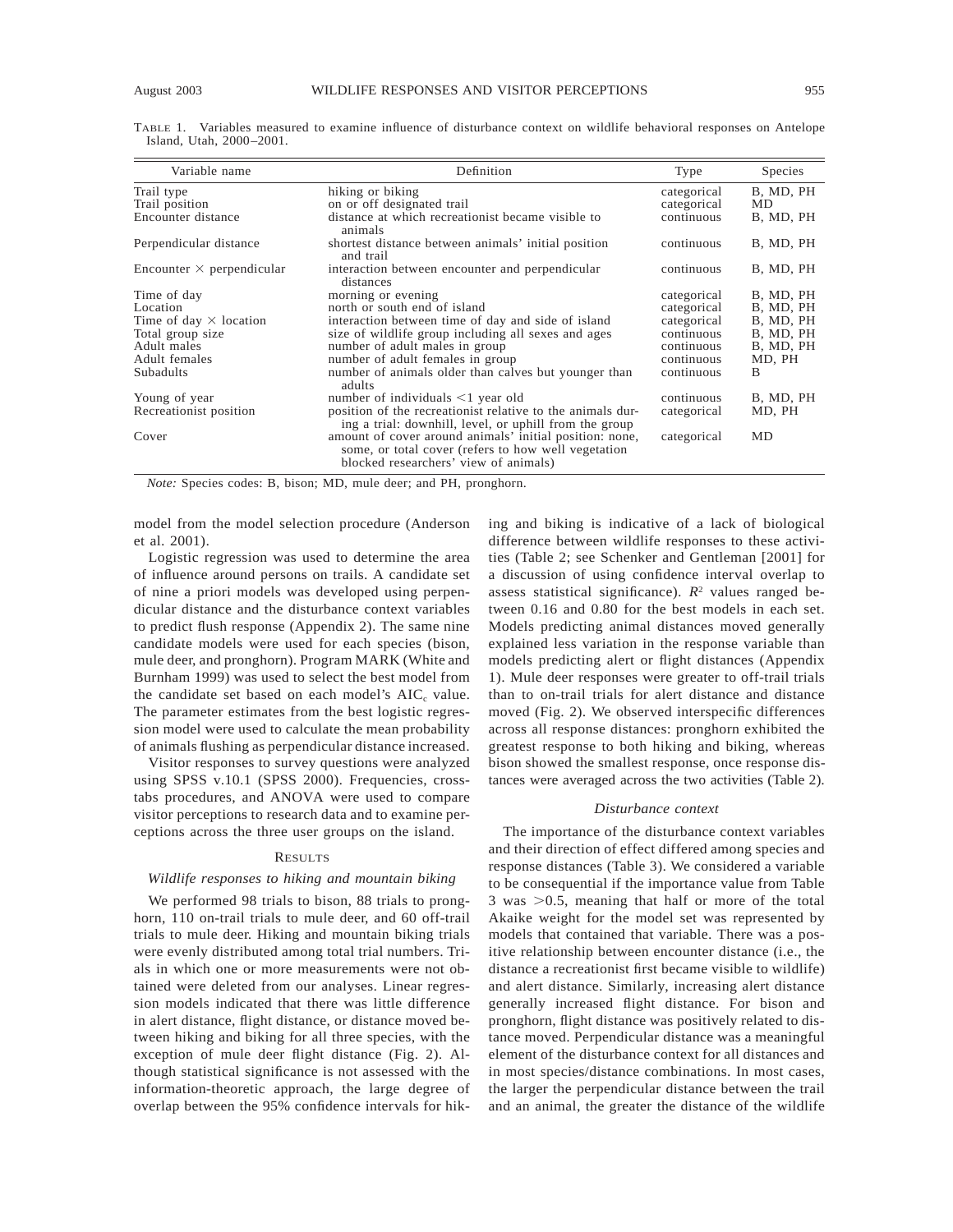

FIG. 2. Wildlife responses to hiking and mountain biking: (A) alert distance, (B) flight distance, (C) distance moved. "Deer on" indicates trials done on-trail to deer; "deer off" indicates trials done off-trail to deer. Bison and pronghorn trials were performed on-trail only. Error bars represent one standard error of the mean.

response. The position of the recreationist on the trail (whether below the animals, level with them, or above them) was important in determining deer alert distance, deer flight distance, and pronghorn distance moved (recreationist position was not measured for bison because they were almost always level with the recreationist). Animals responded most to recreationists above them and least to recreationists below them. Time of day (morning or evening) and wildlife group size were somewhat important in predicting response distances. Mule deer alert distance was greater in the evening, but bison flight distance and mule deer distance moved were greater in the morning. Larger group sizes tended to increase wildlife response distances. Group composition was relatively unimportant in predicting wildlife response except for deer flight distance and distance moved, which increased as the number of males in the group increased. Location on the island (north end, heavy trail use; south end, no public trails) did not influence wildlife response. Finally, for alert distance and distance moved, responses of deer to offtrail recreationists were greater than deer responses to on-trail recreationists.

#### *Area of influence*

Of 98 trials to bison, 75 groups (77%) of animals flushed to the treatment. Forty-nine of 88 pronghorn groups (56%) flushed to the treatment. Of 110 on-trail trials to mule deer, 66 groups flushed (60%); 58 of 60 mule deer groups (97%) flushed to off-trail trials. Because the previous analysis (for response distances) indicated that there was little difference between hiking and mountain biking, and because the best logistic regression model did not include the variable ''trial type,'' the data for hiking and mountain biking were combined for this analysis. The best logistic regression model included the variables species, perpendicular

TABLE 2. Means and 95% confidence intervals for alert distance, flight distance, and distance moved for bison, pronghorn, and mule deer on- and off-trail.

| Response distance   |                  | Hiking |                  | Biking |                  | Combined |                  |
|---------------------|------------------|--------|------------------|--------|------------------|----------|------------------|
| and species         | $\boldsymbol{n}$ | Mean   | 95% CI           | Mean   | 95% CI           | Mean     | 95% CI           |
| Alert distance      |                  |        |                  |        |                  |          |                  |
| <b>Bison</b>        | 91               | 174.54 | (99.10, 307.41)  | 148.91 | (84.30, 263.04)  | 162.94   | (92.37, 287.38)  |
| Mule deer on trail  | 104              | 189.48 | (168.56, 213.00) | 189.51 | (168.84, 212.71) | 189.49   | (168.66, 212.89) |
| Mule deer off trail | 53               | 227.54 | (192.27, 269.27) | 227.57 | (192.49, 269.04) | 227.55   | (192.35, 269.19) |
| Pronghorn           | 82               | 330.04 | (243.14, 448.00) | 327.74 | (253.90, 423.07) | 328.93   | (247.98, 436.30) |
| Flight distance     |                  |        |                  |        |                  |          |                  |
| <b>Bison</b>        | 75               | 94.04  | (75.14, 117.71)  | 94.06  | (75.37, 117.39)  | 94.05    | (75.24, 117.56)  |
| Mule deer on trail  | 62               | 149.62 | (131.45, 170.32) | 118.45 | (101.61, 138.08) | 137.33   | (119.20, 158.21) |
| Mule deer off trail | 50               | 149.63 | (131.54, 170.21) | 118.45 | (101.68, 138.00) | 137.33   | (119.30, 158.11) |
| Pronghorn           | 46               | 233.20 | (147.46, 368.81) | 233.93 | (146.00, 374.80) | 233.55   | (147.12, 370.76) |
| Distance moved      |                  |        |                  |        |                  |          |                  |
| <b>Bison</b>        | 75               | 25.91  | (3.90, 172.34)   | 26.00  | (3.91, 172.95)   | 25.95    | (3.90, 172.61)   |
| Mule deer on trail  | 47               | 128.30 | (50.41, 326.52)  | 127.31 | (50.83, 318.84)  | 127.94   | (50.52, 323.99)  |
| Mule deer off trail | 39               | 189.49 | (81.03, 443.12)  | 188.02 | (82.36, 429.26)  | 188.95   | (81.48, 438.18)  |
| Pronghorn           | 43               | 156.19 | (33.41, 730.28)  | 157.82 | (34.12, 730.02)  | 156.98   | (33.75, 730.17)  |

*Notes:* Means are presented for hiking, mountain biking, and the mean of the two activities. Confidence intervals are based on the log-normal distribution so that no interval includes negative values for distances. All distances are in meters.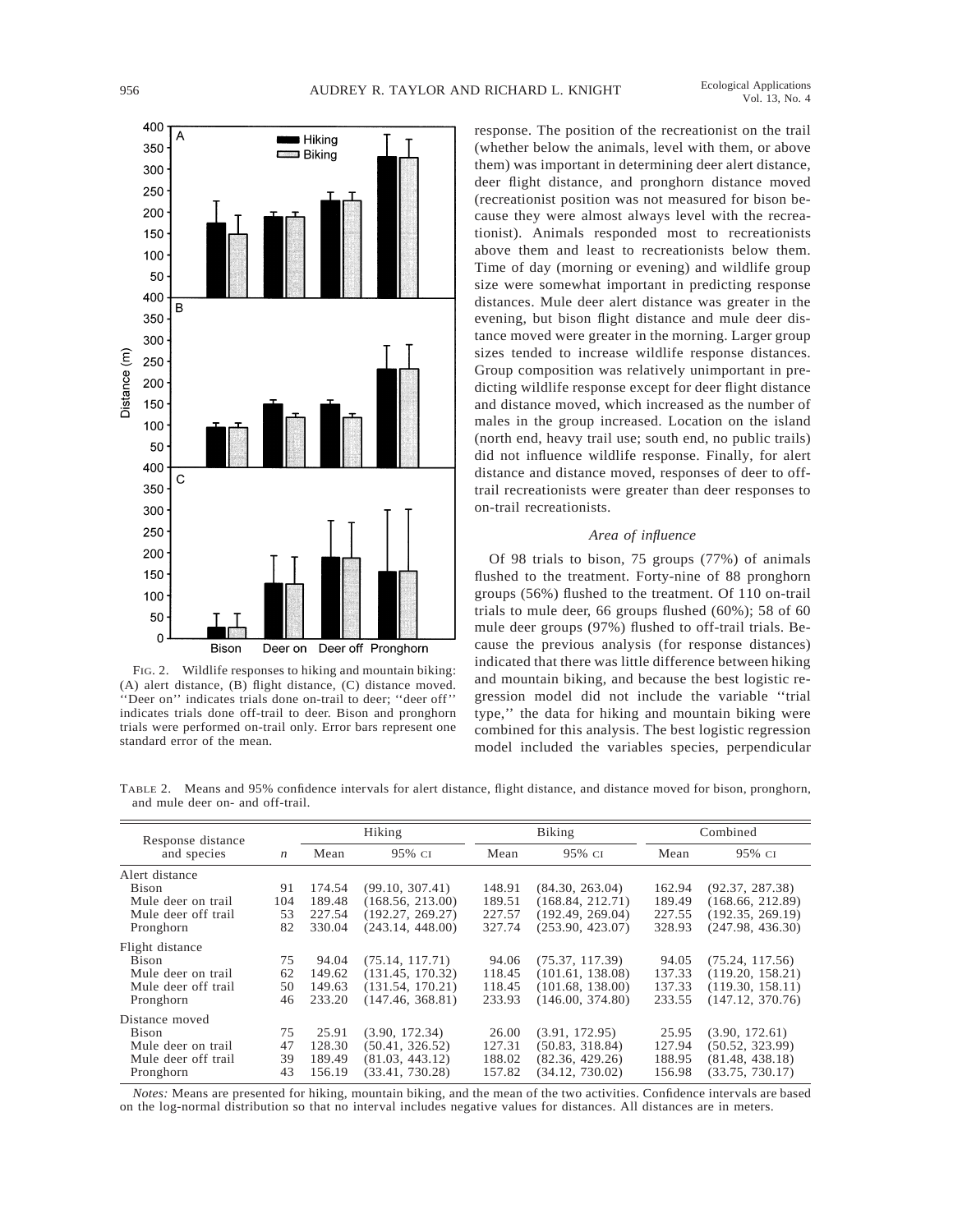distance, trail position (on-trail or off-trail), and cover (none, some, and total; Appendix 2). On Antelope Island, cover typically referred to shrub (vegetation  $\leq$ 3 m tall) density around the animals' initial position. In ''no cover'' trials, we had a full view of the wildlife at the onset of the trial. ''Some cover'' indicated that shrubs partially blocked our initial view of the animals. In ''total cover'' trials, our initial view was almost totally obscured. Wildlife flushing probabilities (Fig. 3) were graphed for a cover value of 0 (no cover), which was most often observed for wildlife in our study. As the value of the cover variable increased (to some cover and total cover), flushing probability decreased for a given perpendicular distance. Two other models had  $\Delta AIC_c$  values <2, indicating that there was substantial support in the data for these models (Burnham and Anderson 1998; Appendix 2). The second best model was identical to the best model but lacked the cover variable, and is approximated by using a cover value of 0 in the best model. The third best model contained the variable ''young of the year'' instead of cover. The young of the year variable applied to bison only; larger numbers of calves tended to increase the probability of bison flushing at a given perpendicular distance.

As perpendicular distance increased, the probability of animals taking flight from a recreationist decreased (Fig. 3). There were no interspecific differences in flush response and therefore probability of flushing. This contrasts with the results of the previous analysis, in which response distances differed between the three species. At 100 m from a trail, bison, mule deer, and pronghorn showed approximately a 70% probability of taking flight from a person on that trail (Fig. 3). For mule deer, the area of influence around off-trail trials was much greater than that for on-trail trials. At 100 m from the line of movement of an off-trail trial, mule deer showed a 96% probability of flushing; that probability did not drop to 70% until the perpendicular distance increased to 390 m.

# *Visitor perceptions*

We distributed 205 surveys to hikers, 230 to mountain bikers, and 205 to horseback riders on Antelope Island. Generally, recreationists failed to perceive that they were having as great an effect on wildlife as our biological data indicated. To compare measured flight distance with visitor perceptions of how close wildlife will allow humans to approach, we asked the question ''How close do you feel it is acceptable for recreationists to approach wildlife?'' The question was phrased in this way because it is difficult for people to estimate actual wildlife flight distances. User groups did not differ in their view of how close recreationists should approach wildlife (hikers,  $F_{2,409} = 0.506$ ,  $P =$ 0.945; mountain bikers,  $F_{2,396} = 0.027$ ,  $P = 0.974$ ; horseback riders,  $F_{2,401} = 1.877$ ,  $P = 0.154$ ), but their combined perceptions differed greatly from actual wildlife flight distances (Fig. 4). Most recreationists felt that it was acceptable to approach wildlife at a much closer distance (mean acceptable distance to approach  $= 59.0$  m) than wildlife in our experimental trials would typically allow a human to approach (mean flight distance of all species  $= 150.6$  m).

Visitor perceptions of distance moved by wildlife were not substantially different from actual distances moved by wildlife during experimental trials. Recreationists thought bison were less likely to run long distances during flight than either mule deer or pronghorn; this perception was supported by our biological data. Forty percent of visitors surveyed believed that bison moved between 30.5 and 91.4 m in response to recreationists; this perception corresponds to the mean distance moved by bison (26.0 m) in our study. Seventy-eight percent of recreationists surveyed believed that deer and pronghorn move either more than 91.4 m or out of sight in response to recreationists; these perceptions correspond fairly well to the mean distance moved by deer and pronghorn in our study.

Of all visitors surveyed, 46%, 53%, and 54%, respectively, felt that bison, deer, and pronghorn were being negatively affected by recreation on Antelope Island. Fewer horseback riders than hikers or mountain bikers believed that recreation was having a negative effect on wildlife (Fig. 5). Generally, recreationists held members of other user groups responsible for stress or negative impacts to wildlife rather than holding members of their own recreational user group responsible (Fig. 6). These differences were significant overall ( $\chi^2$  = 47.349, df = 4, *P* < 0.001). Survey respondents showed much support for penalizing recreationists who chased or intentionally stressed wildlife, and moderate support for closing trails to recreation in the spring (during fawning/calving season for wildlife) and for establishing minimum approach distances to wildlife. Visitors expressed little support for allowing only one type of recreational use on island trails, having fewer trails on the island, for requiring visitors to watch an educational video about the effects of recreation on wildlife, and for allowing recreation only on the north (developed) end of the island.

# **DISCUSSION**

# *Wildlife responses to hiking and mountain biking*

Our results indicate that there is little difference in wildlife response to hikers vs. mountain bikers. Certain qualities of each activity may have affected wildlife responses. While both activities involve humans traveling by non-motorized means on or off designated trails, hikers retain their human form while mountain bikers appear unlike humans because they are on a bicycle. Typically, pedestrians induce a more intense wildlife response than do motorized vehicles, perhaps because animals react most to the human form (Richens and Lavigne 1978, Eckstein et al. 1979, MacArthur et al. 1982, Freddy et al. 1986). However, mountain bikers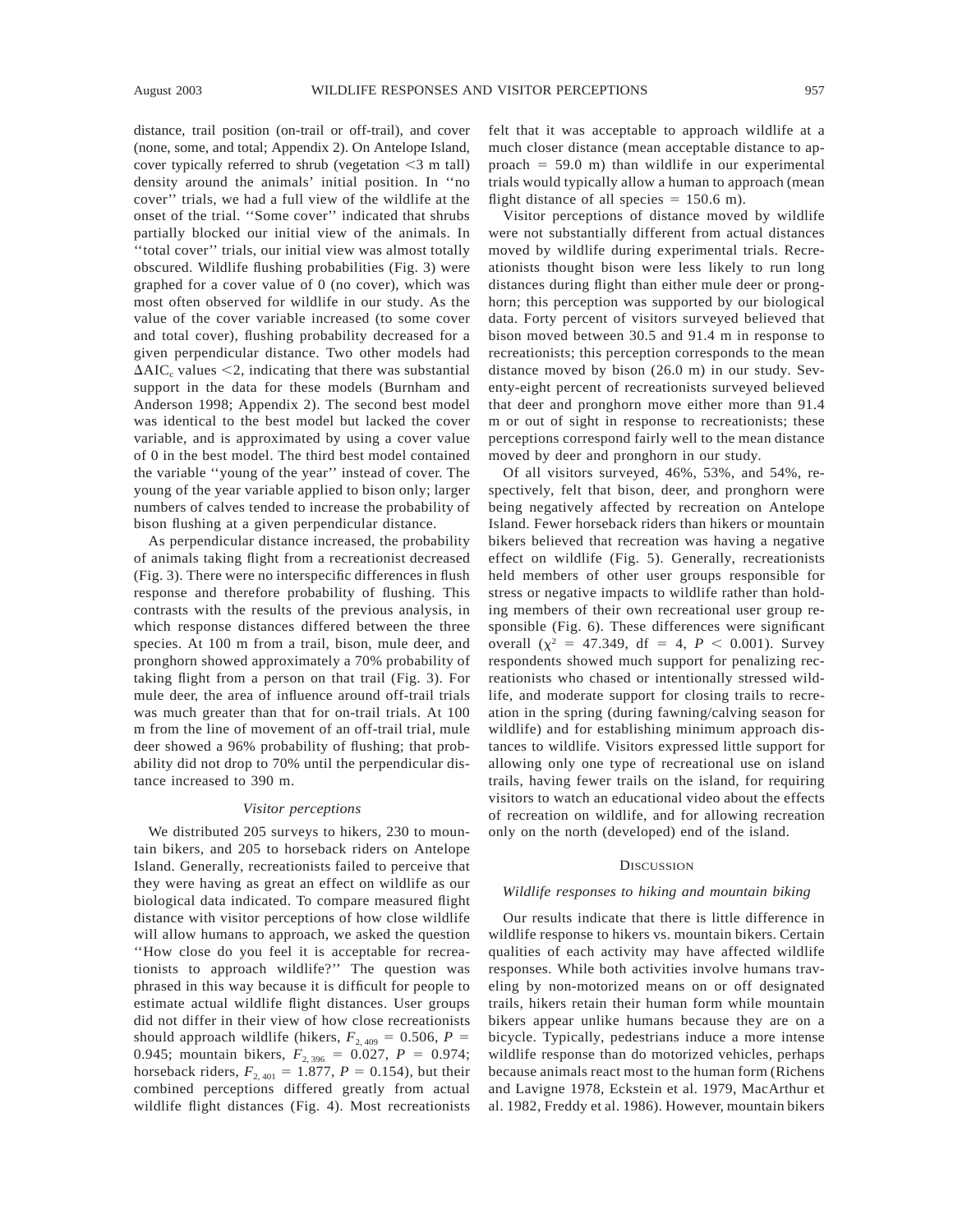|                      |                |               |                   | Disturbance context variables |                           |                |           |
|----------------------|----------------|---------------|-------------------|-------------------------------|---------------------------|----------------|-----------|
| Response<br>distance | <b>Species</b> | Trial<br>type | Trial<br>position | Encounter<br>distance         | Perpendicular<br>distance | Time<br>of day | Location  |
| Alert distance       | B              | $0.63,+$      | <b>NA</b>         | $1.00.+$                      | $0.59.+$                  | 0.34           | 0.31      |
|                      | MD             | 0.30          | $0.93. -$         | $1.00 +$                      | $1.00 +$                  | $0.73,+$       | 0.30      |
|                      | <b>PH</b>      | 0.24          | NΑ                | $1.00 +$                      | $1.00 +$                  | NΑ             | 0.32      |
| Flight distance      | B              | 0.26          | <b>NA</b>         | 0.29                          | $0.88,+$                  | $0.55, -$      | 0.33      |
|                      | <b>MD</b>      | $0.94.+$      | $0.53, -$         | $0.53,+$                      | $1.00 +$                  | 0.43           | 0.47      |
|                      | <b>PH</b>      | 0.25          | NΑ                | 0.22                          | $0.65,+$                  | 0.44           | <b>NA</b> |
| Distance moved       | B              | 0.25          | NA                | 0.25                          | 0.25                      | 0.32           | 0.32      |
|                      | MD             | 0.25          | $0.71. -$         | 0.24                          | 0.27                      | $0.67, -$      | 0.35      |
|                      | PH             | 0.30          | NΑ                | 0.28                          | 0.35                      | NA             | $0.64,+$  |

TABLE 3. Importance values (as calculated by summing Akaike weights across all possible models) and direction of effects (where substantial) of disturbance context variables.

*Notes:* Importance values  $>0.5$  were considered consequential and are in bold type. A "+" indicates a positive relationship between the variable and the response distance measured; a " $-$ " indicates a negative relationship between the same. NA denotes variables that were not considered for that species/distance combination. Species abbreviations:  $B = bison$ ,  $MD =$ mule deer, and  $PH =$  pronghorn.

travel at a higher speed and are less apt to be talking than hikers, which may cause mountain biking to be less predictable for wildlife. The lack of difference in wildlife responses to hiking vs. biking may be attributable to a balance between the disturbing attributes of each activity.

Our finding that there was little difference between mountain biking and hiking contrasts with the results of a recent study on the responses of bighorn sheep to hikers, mountain bikers, and vehicles. In this case, the researchers found that sheep exhibited a greater probability of flushing, longer distances moved, and longer response durations when disturbed by hikers compared to mountain bikers or vehicles (Papouchis et al. 2001). The difference in findings between these studies, however, may be attributable to a difference in methodology. Papouchis et al. compared the responses of sheep approached directly and off-trail by hikers with those of sheep approached tangentially on a road or trail by mountain bikers and vehicles. Generally, wildlife exhibit a stronger response to humans that approach them directly and to humans located off designated trails (MacArthur et al. 1982, Moen et al. 1982, Knight and Cole 1995*a*, Miller et al. 2001). Therefore, the differences in sheep response to hiking and mountain biking seen in Papouchis et al.'s study may be as much attributed to the different approach methods and trial positions as to the different forms of recreation.

We also found that for alert distance, flight distance, and distance moved, a gradient of response existed among the three species studied on Antelope Island. Bison exhibited the shortest response distances and pronghorn the longest distances. The differences in response may be attributable to the specific characteristics of each species. The bison are rounded up annually and therefore may be more tolerant of human disturbance than the other species studied. Bison also have poorer eyesight than either mule deer or pronghorn, and tend to stand their ground when facing a predator rather than taking flight (Hirth 2000). Both white-tailed deer (*Odocoileus virginianus*) and mule deer typically use surrounding cover to avoid detection by a predator (Hirth 2000). Mule deer in our study were often observed to flee only to the nearest cover before stopping, and were more often observed in some cover when a trial was initiated. Because increasing cover generally decreased wildlife response, mule deer in cover could be expected to show a lesser response than animals in the open. Pronghorn as a species typically inhabit open, arid regions, in which their best defense against predators is early detection, rapid flight, and fleeing long distances. In addition, our study was conducted during the summer months on Antelope Island, when wildlife would be more likely to experience heat stress during exertion. Pronghorn exhibit several cooling mechanisms that would enable them to dissipate heat generated during flight better than either mule deer or bison (Vaughn 1986:462). The trend of decreasing response with increasing body size seen in our study merits further investigation. If supported by future studies, this pattern may provide a way to assess the relative response of different species to recreation, and allow managers to establish buffers that protect the most sensitive species from disturbance.

Our study did not attempt to address differences in wildlife response that might be caused by variations in recreationist behaviors, such as group size (of humans), silent vs. talking recreationists, people who stop their activity to look at wildlife, or visitors accompanied by dogs. It is expected that these factors would change wildlife response distances and the likelihood of animals flushing from recreationists, and should be taken into consideration when estimating levels of disturbance to wildlife from recreation at specific sites (Knight and Cole 1995*b*).

## *Disturbance context*

Of the variables comprising disturbance context, encounter distance and perpendicular distance were ex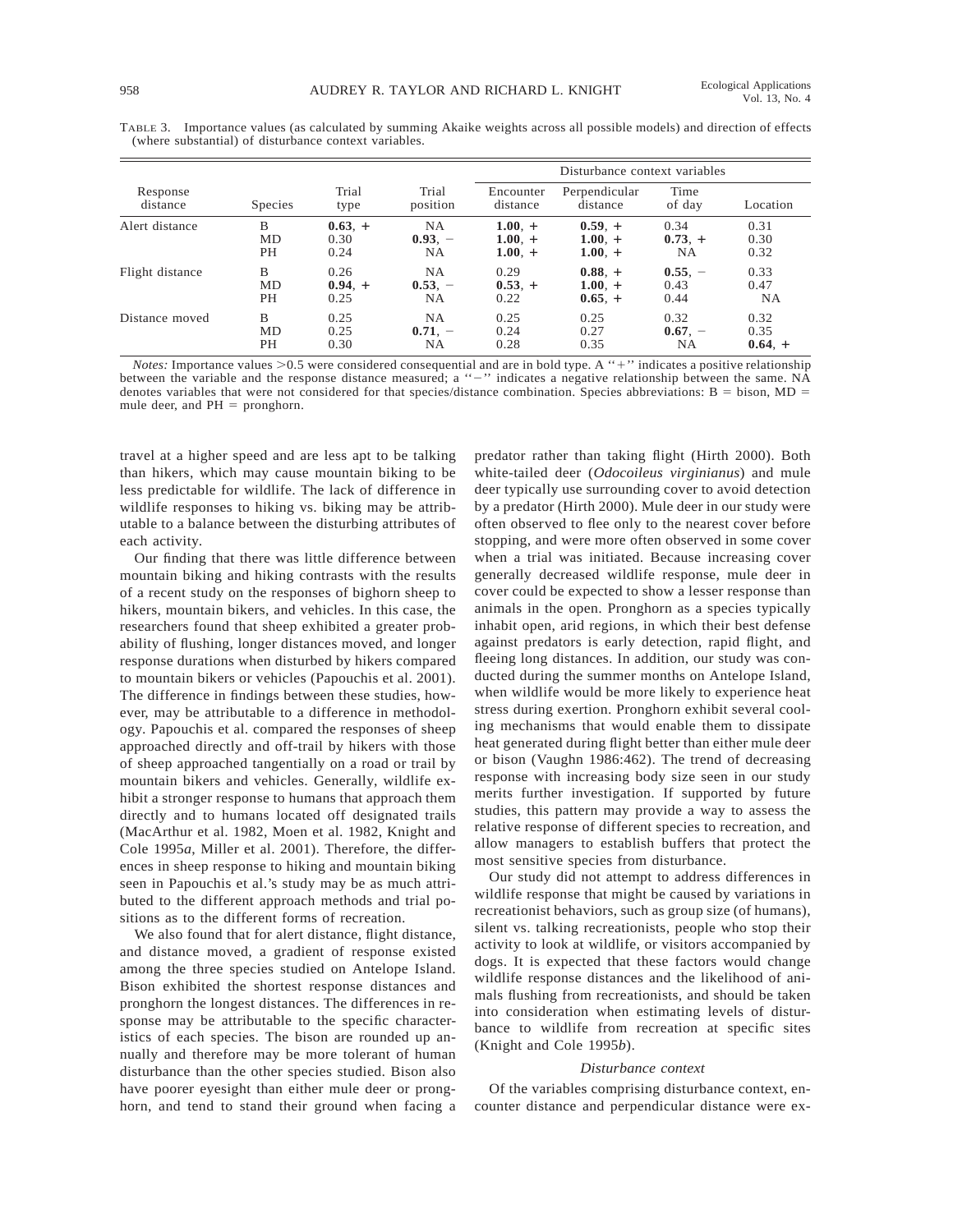**0.63**, **+**

| Disturbance context variables |            |            |                  |                  |           |           |
|-------------------------------|------------|------------|------------------|------------------|-----------|-----------|
| Group<br>size                 | Adult<br>М | Adult<br>F | <b>Subadults</b> | Young<br>of year | Position  | Cover     |
| 0.25                          | 0.25       | <b>NA</b>  | 0.25             | 0.24             | <b>NA</b> | <b>NA</b> |
| $0.65,+$                      | 0.36       | 0.39       | <b>NA</b>        | <b>NA</b>        | $0.67,+$  | 0.32      |
| 0.26                          | 0.42       | 0.27       | <b>NA</b>        | NA.              | 0.29      | <b>NA</b> |
| $0.85,+$                      | 0.36       | <b>NA</b>  | 0.24             | 0.28             | <b>NA</b> | <b>NA</b> |
| 0.44                          | $0.79.+$   | 0.41       | <b>NA</b>        | <b>NA</b>        | $0.51 +$  | 0.42      |
| $0.57,+$                      | 0.21       | 0.48       | NA               | NA.              | 0.25      | NA        |
| 0.27                          | 0.23       | <b>NA</b>  | 0.31             | 0.50             | <b>NA</b> | <b>NA</b> |
| <b>NA</b>                     | $0.94.+$   | 0.36       | <b>NA</b>        | <b>NA</b>        | 0.24      | $0.62. -$ |

NA

NA

TABLE 3. Extended.

tremely important in predicting wildlife response. Encounter distance (the distance at which a recreationist first became visible to animals) influenced alert distance for all three species because it established the upper limit at which wildlife could respond. Encounter distance was also an important variable in shaping the flush responses of bald eagles to river recreationists in Alaska (Steidl and Anthony 1996). In both studies, response distance (alert distance in our study, flight distance in Steidl and Anthony's) increased as encounter distance increased. Because our study took place in an open grassland environment with few visual obstructions, encounter distances were typically long because wildlife could see recreationists at great distances. Animals that encounter recreationists at great distances may be more affected by recreational activities than animals with limited encounter distances, as when veg-

0.46

0.30

etation shields recreationists from wildlife (Stalmaster and Newman 1978). The results of our study are most applicable for parks and natural areas with an open environment rather than a wooded community type.

**0.85**, **+**

Perpendicular distance (the shortest distance between wildlife and a recreationist on a trail) played a role in determining alert and flight distances in all three species. Interestingly, as perpendicular distance decreased, alert and flight distances decreased, indicating that animals close to the trail became alert and consequently fled at shorter distances than animals located far from the trail. Recarte et al. (1998) believed that fallow deer (*Dama dama*) perceived their linear transects (analogous to trails in this study) as predictable sources of disturbance and took flight in relation to the minimum distance to which an observer could approach. In our study, typical perpendicular distances



FIG. 3. Probability of wildlife flushing with increasing perpendicular distance: (A) bison, (B) pronghorn, (C) deer ontrail, (D) deer off-trail. Dashed lines indicate 95% confidence limits on probability.

NA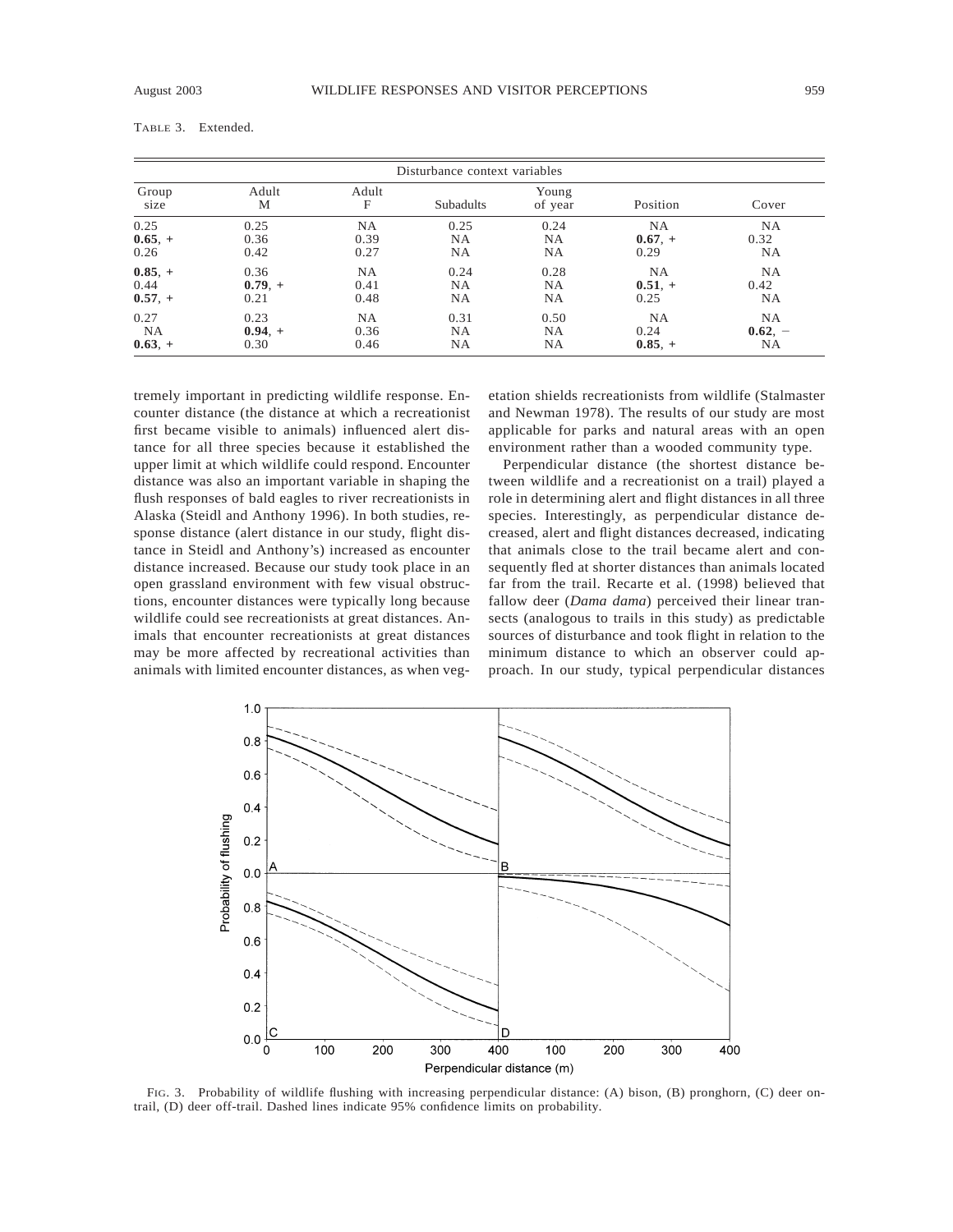

FIG. 4. Visitor perceptions of acceptable approach distance vs. wildlife flight distance. How close survey respondents believed it is acceptable for different user groups to approach wildlife contrasted with wildlife flight distances (from empirical data averaged across bison, deer on- and offtrail, and pronghorn). Research data on wildlife flight distances to equestrians (HB riders) were not collected in this study.

ranged between 50 m and 200 m, and few groups of animals were observed very close to trails. It is possible that these animals were those most habituated to trailbased recreation, and therefore showed little response when less habituated animals would already have fled (Whittaker and Knight 1999, Miller et al. 2001).

Time of day (morning or evening), animal group size and composition, and the position of the recreationist relative to the group also influenced wildlife response distances. Flight distances in bison, deer, and pronghorn were greater during morning trials than during evening trials, indicating a greater tolerance of recreationists during the evening (after 1700 hours [i.e., 5:00 P.M.]). This was previously found to be true in moose (*Alces alces*), elk (*Cervus elephus*), and mule deer (Altmann 1958), and may be related to the importance of evening as a feeding period during the heat of a continental summer.

Generally, the larger the group size of wildlife, the greater their response distances were. This finding contrasts with a previous study in which larger groups took flight less frequently than smaller groups (Recarte et al. 1998), but may be due to the tendency of gregarious animals to follow the lead of certain individuals in the group (Knight and Cole 1995*a*). For example, one animal beginning to flush often appeared to cue other group members to flush as well. In addition, one member of a group often continued to run after others had stopped, which occasionally spurred the stopped animals to begin running again. It is possible that larger groups have a greater chance of containing a particularly wary animal that will flush at large distances from a disturbance, thereby encouraging less wary animals to take flight at greater distances than they otherwise would.



FIG. 5. Visitor perceptions of recreation effects. Values are the percentage of survey respondents in each user group who believed that bison, pronghorn, and mule deer may be negatively affected by recreation.

The presence of adult males reduced alert distance in pronghorn (similar to Hamr [1988] and Recarte et al. [1998]), but increased flight distance and distance moved in mule deer. Male deer often appeared more vigilant and wary than female deer on Antelope Island. Finally, a recreationist located above wildlife elicited a stronger response than a recreationist located level with or below wildlife. Due to the topography of Antelope Island, humans approaching animals from below are generally closer to the water, and therefore further from the interior of the island and typical escape terrain.

In many cases, it is difficult to make generalizations regarding the importance of external variables to wildlife response because studies are conducted with a variety of methods (A. Taylor and R. Knight, *unpublished manuscript*). For example, some researchers approach wildlife directly while others approach tangentially;



FIG. 6. Visitor perceptions of user group responsibility. Values are the percentages of survey respondents within each primary activity (user group) holding either hikers, mountain bikers, or horseback riders most responsible for stress to wildlife.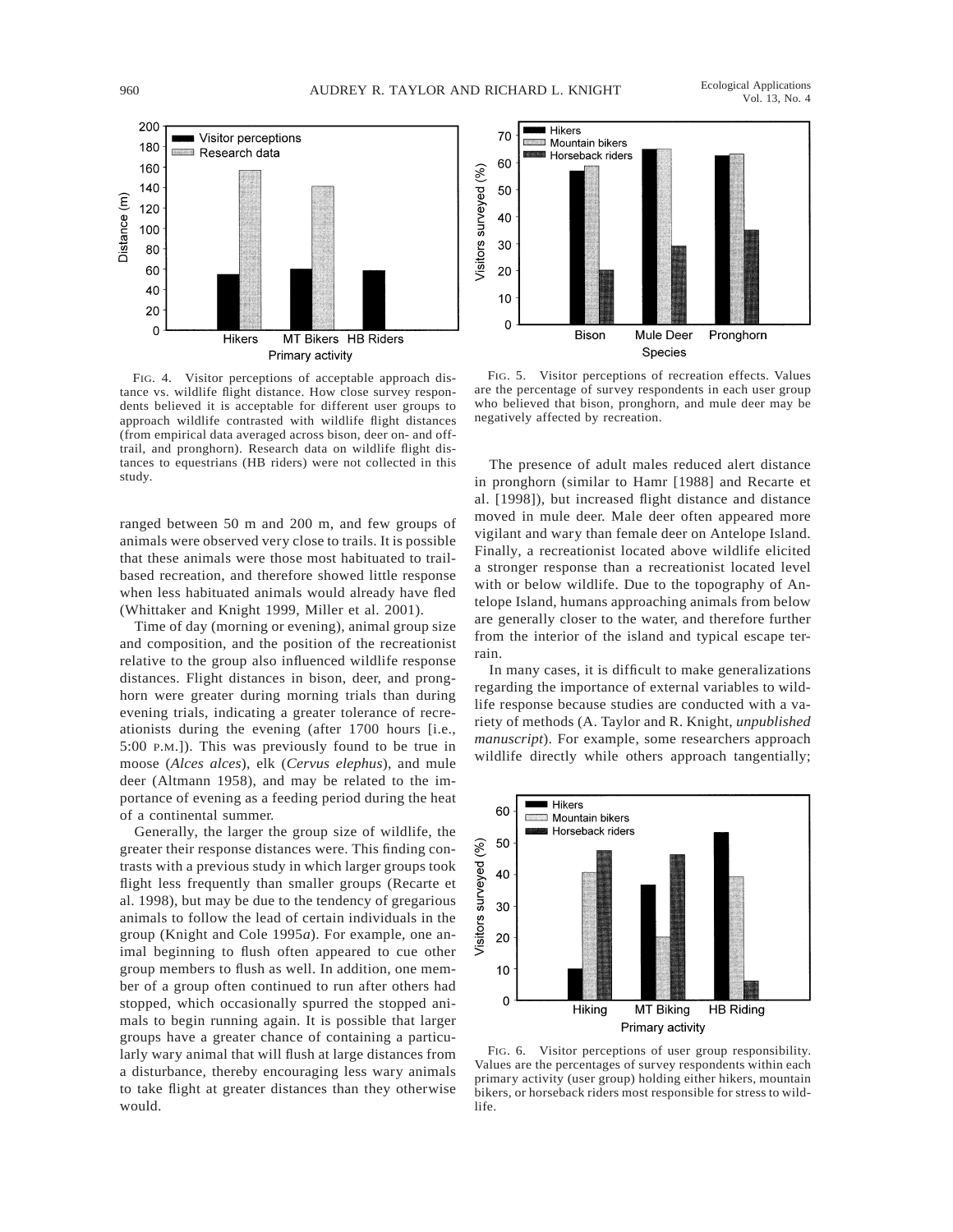data collected using these different approach methods should not be compared.

## *Area of influence*

The area of influence around a recreationist on a trail did not differ between mountain biking and hiking. This may mean that wildlife do not differentiate between hikers and bikers, but are instead reacting to the presence of a moving human on a trail, regardless of the person's activity. However, the area of influence differed considerably between on-trail and off-trail trials. This may reflect the spatial and temporal predictability of on-trail versus off-trail activities. Previous studies have indicated that animals react most to spatially unpredictable activities (Schultz and Bailey 1978, MacArthur et al. 1982, Hamr 1988, Miller et al. 2001). On-trail recreation may appear more predictable to wildlife because it occurs frequently and along a particular line of movement, and animals may habituate to this type of activity (Knight and Cole 1995*a*, Whittaker and Knight 1999).

Bison, mule deer, and pronghorn exhibited a 70% probability of flushing within 100 m of a trail. Increasing cover (from none to some to total cover) decreased the probability of wildlife flushing to recreationists. Therefore, although the area of influence of recreational activity is smaller on-trail than off-trail, it is still likely that animals will take flight from on-trail recreation, particularly if they are encountered in the open. Inherent in the flushing response is the potential for decreased energy acquisition and increased energy expenditure, and the possibility of animals avoiding suitable habitat due to recreational pressure. Thus, even on-trail recreation may have negative energetic consequences for wildlife and could result in displacement from otherwise suitable habitat (Miller et al. 2001). If wildlife on Antelope Island are able to habituate to human activity, the effects of recreation on animal populations may decrease over time. However, there is little evidence at this time to suggest that habituation may be occurring. The pronghorn on Antelope Island did not habituate to largely predictable recreational use over a three-year period following the opening of trails on the island, and in fact used areas that were significantly farther from trails than they had prior to the start of recreational use on the island (Fairbanks and Tullous 2002).

## *Visitor perceptions*

Approximately 50% of visitors surveyed on Antelope Island did not believe that recreation was having a negative impact on wildlife. Our finding corresponds to the general public impression that recreation is benign and does not affect wildlife (Flather and Cordell 1995). In addition, visitor perceptions of wildlife flight distance differed remarkably from our research data. This was also the case in the only other study where wildlife responses to recreation and the perceptions of recreationists regarding those responses have been simultaneously measured (Stalmaster and Kaiser 1998). If visitors believe that they can approach wildlife more closely than animals will actually allow, then recreationists will disturb wildlife in a majority of encounters. Because flushing from recreational activity may come at the cost of energy needed for normal survival, growth, and reproduction (Geist 1978), and because it may cause animals to avoid otherwise suitable habitat (Hamr 1988, Gander and Ingold 1997, Miller et al. 2001), it is important that recreationists understand that their activities can flush wildlife and may make suitable habitat unavailable. By understanding and altering recreationists' perceptions with regard to their impacts on wildlife, public lands managers can influence visitor behavior and reduce the potential negative effects of recreation for wildlife.

There was little support among respondents for many of the management actions suggested on our survey. This may be because recreationists generally do not believe that they have an impact on wildlife, or because they believe that other user groups are more responsible for disturbing wildlife. In northwestern Washington, river recreationists also showed little support for restrictions on recreation, ostensibly because they did not understand that bald eagles were affected by recreation (Stalmaster and Kaiser 1998). Additional research integrating ecological and social data on recreational impacts is needed to fully examine the link between visitor perceptions, recreationist behavior, and public support for management actions that may reduce the impacts of recreation to wildlife.

#### RECOMMENDATIONS

## *Management*

We found no biological justification for managing mountain biking any differently than hiking, if management decisions were to be based only on wildlife responses to each activity. However, because bikers travel faster than hikers, they may cover more ground in a given time period than hikers, thus having the opportunity to disturb more wildlife per unit time. Addressing the potential for mountain bikers to have a greater effect than hikers on wildlife will require knowledge of the typical distance traveled by bikers vs. hikers and their relative proportions among visitors to public lands. Importantly, because wildlife reacted most strongly to recreationists off trails, visitors should stay on designated trails to reduce disturbance to wildlife. Based on a 200-m area of influence around recreational trails (i.e., wildlife exhibit a 70% probability of flushing within 100 m on either side of the trail),  $8.0 \text{ km}^2$  of 113.3 km<sup>2</sup> (7%) of Antelope Island may be potentially unsuitable for diurnal wildlife use due to disturbance from recreation. A decrease in suitable habitat may reduce the carrying capacity of public lands for wildlife (Light and Weaver 1973). This may be of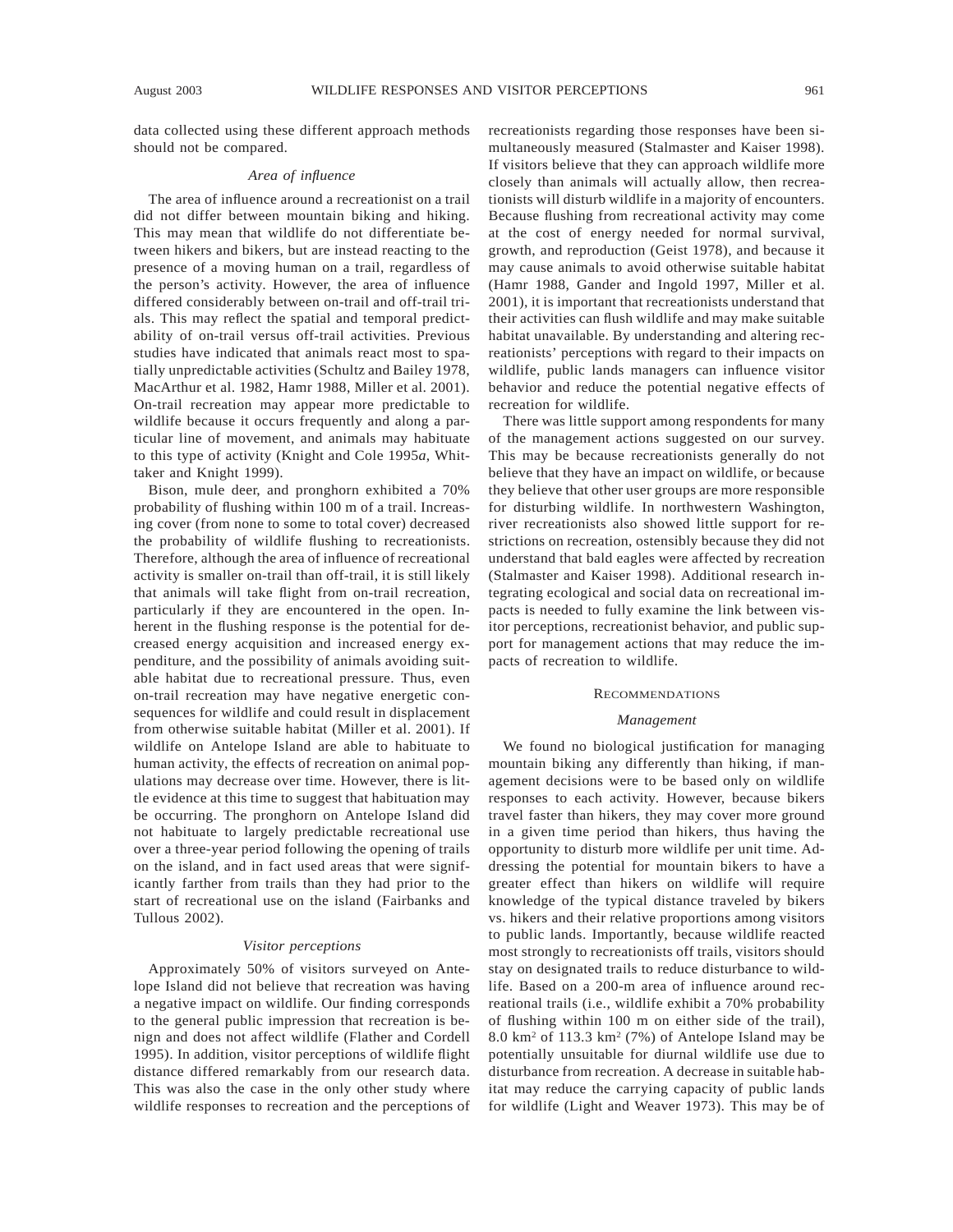particular concern where ''islands'' of public lands are surrounded by urban or suburban development, because wildlife in these areas may not be able to extend their home ranges to include less disturbed habitat (Miller et al. 2001). If management objectives include minimizing disturbance to wildlife habitat, new trails should follow existing edges and avoid water and forage resources, wildlife travel corridors, and escape terrain.

In addition, managers should investigate and consider visitor perceptions when planning management actions to separate wildlife and recreation, because visitors are more likely to comply with regulations when they understand how wildlife will benefit (Purdy et al. 1987). For example, survey respondents on Antelope Island tended to support the placement of minimum approach distances (buffer zones) around wildlife and tended to oppose the idea of fewer trails on the island.

The area of influence concept may provide a valuable measurement of potential habitat avoidance due to disturbance, and an estimate of the overall influence of recreational trails on wildlife habitat. Flight distance may be used as an assessment of the tolerance zone that an animal places between itself and a potential danger or disturbance (Altmann 1974). Flight distance has also been shown to be the best behavioral indicator of stress in wildlife (Stemp 1983). Therefore, we recommend that buffer zones or minimum approach distances (based on wildlife flight distances) be used to discourage recreationists from approaching wildlife too closely and causing them to flee. However, if such buffer zones are used for trail-based activities, data on wildlife flight distances should be collected by approaching animals tangentially rather than directly, so that the appropriate distance is used to determine the buffers.

Finally, the responses of wildlife to horseback riders need to be investigated. Horseback riding is another common use of non-motorized recreational trails, yet no study has addressed the comparative effects of equestrians on wildlife. Horseback riders in our survey tended to believe that they had the least impact on wildlife of any user group, and they were generally less supportive of management actions to protect wildlife. It is unclear whether these perceptions have a biological basis.

## *Education*

We recommend that visitor education programs focus on informing recreationists about their potential effects on wildlife. Recreationists tend to believe that their activities are benign because they are dispersed over large areas (Flather and Cordell 1995). However, the majority of recent assessments suggest that recreation can affect wildlife individuals, populations, and communities. Recreationists need to be aware of wildlife responses such as flight distances and increased stress levels, the possibility for reduced carrying capacity of public lands, and the fact that each additional user may have a small yet cumulative impact on the environment.

## **ACKNOWLEDGMENTS**

We thank the staff of Antelope Island State Park (G. Taylor, J. Sullivan, and S. Bates) for funding and logistical support of this project. T. Smith (previous Park Manager) deserves much credit for initiating the study. The Nature Conservancy of Utah and the Graduate School at Colorado State University also provided funding. Special thanks are due B. Pettitt, B. Parker, and especially B. Taylor for assistance with data collection. J. Vaske assisted with survey design and analysis, and P. Lukacs and G. White with the biological analysis. J. Savidge, J. Vaske, and J. Bradford provided invaluable insights on earlier drafts of the manuscript, and we are grateful for the helpful criticisms of R. S. Ostfeld and two anonymous reviewers. Finally, we also thank all of the researchers who have previously examined wildlife responses to human activities; your work has made ours possible.

## LITERATURE CITED

- Altmann, J. 1974. Observational study of behavior: sampling methods. Behaviour **49**:227–267.
- Altmann, M. 1958. The flight distance in free-ranging big game. Journal of Wildlife Management **22**:207–209.
- Anderson, D. R., W. A. Link, D. H. Johnson, and K. P. Burnham. 2001. Suggestions for presenting the results of data analyses. Journal of Wildlife Management **65**:373–378.
- Boyle, S. A., and F. B. Samson. 1985. Effects of nonconsumptive recreation on wildlife: a review. Wildlife Society Bulletin **13**:110–116.
- Burnham, K. P., and D. R. Anderson. 1998. Model selection and inference: a practical information-theoretic approach. Springer-Verlag, New York, New York, USA.
- Czech, B., P. R. Krausman, and P. K. Devers. 2000. Economic associations among causes of species endangerment in the United States. BioScience **50**:593–601.
- Eckstein, R. G., T. F. O'Brian, O. J. Rongstad, and J. G. Ballinger. 1979. Snowmobile effects on movements of white-tailed deer: a case study. Environmental Conservation **6**:45–51.
- Fairbanks, W. S., and R. Tullous. 2002. Distribution of pronghorn (*Antilocapra americana* Ord) on Antelope Island State Park, USA, before and after establishment of recreational trails. Natural Areas Journal **22**:277–282.
- Flather, C. H., and H. K. Cordell. 1995. Outdoor recreation: historical and anticipated trends. Pages 3–16 *in* R. L. Knight and K. J. Gutzwiller, editors. Wildlife and recreationists: coexistence through management and research. Island Press, Washington, D.C., USA.
- Freddy, D. J., W. M. Bronaugh, and M. C. Fowler. 1986. Responses of mule deer to disturbance by persons afoot and snowmobiles. Wildlife Society Bulletin **14**:63–68.
- Gander, H., and P. Ingold. 1997. Reactions of male alpine chamois *Rupicapra r. rupicapra* to hikers, joggers, and mountainbikers. Biological Conservation **79**:107–109.
- Geist, V. 1978. Behavior. Pages *in* J. L. Schmidt and D. L. Gilbert, editors. Big game of North America: ecology and management. Stackpole Books, Harrisburg, Pennsylvania, USA.
- Hamr, J. 1988. Disturbance behavior of chamois in an alpine tourist area of Austria. Mountain Research and Development **8**:65–73.
- Hirth, D. H. 2000. Behavioral ecology. Pages 175–191 *in* S. Demarais and P. R. Krausman, editors. Ecology and management of large mammals in North America. Prentice Hall, Upper Saddle River, New Jersey, USA.
- Klein, M. L. 1993. Waterbird behavioral responses to human disturbances. Wildlife Society Bulletin **21**:31–39.
- Knight, R. L., and D. N. Cole. 1991. Effects of recreational activity on wildlife in wildlands. Transactions of the North American Wildlife and Natural Resources Conference **56**: 238–247.